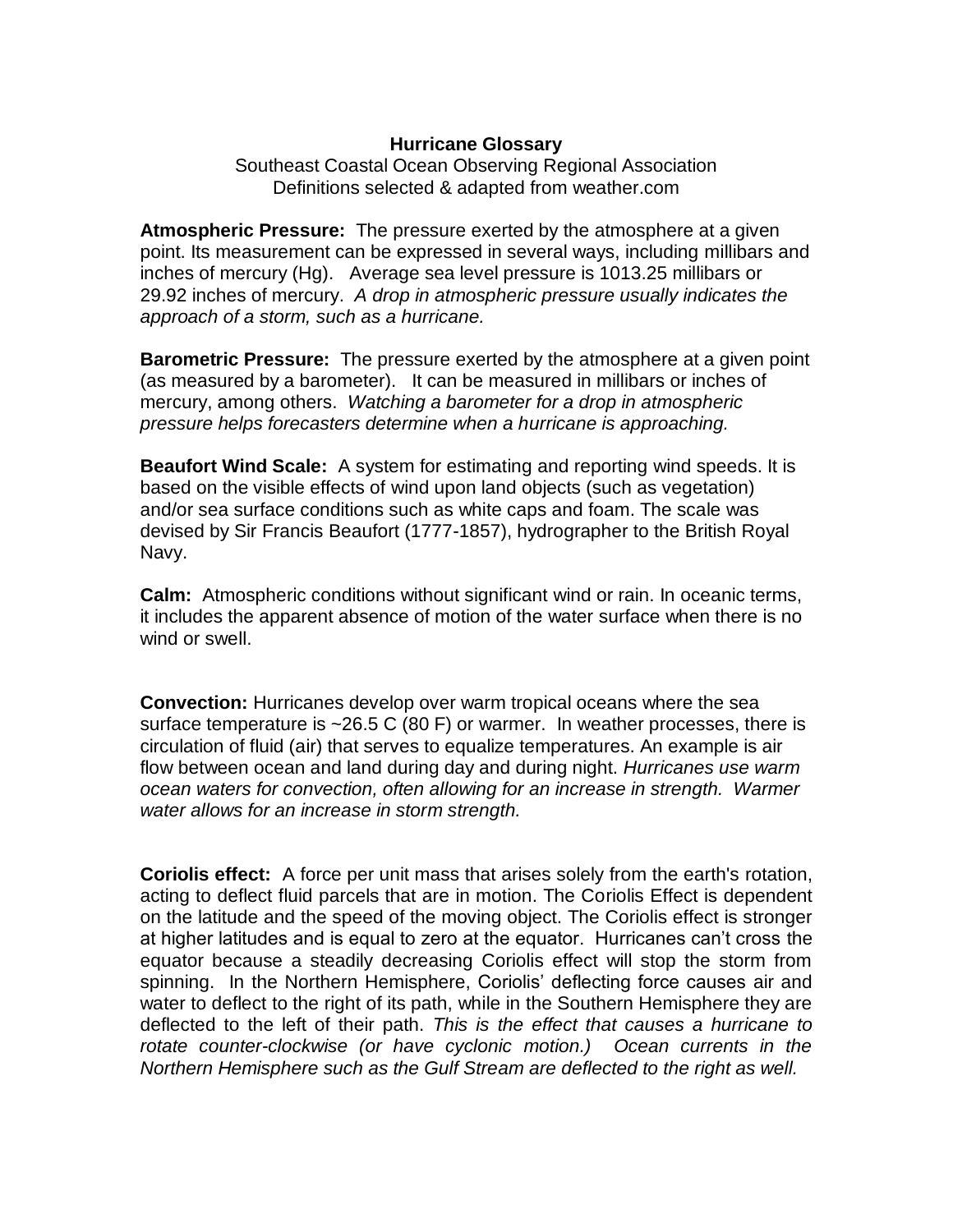**Data Buoys:** Instrumented buoys placed throughout United States coastal and ocean waters that collect and relay data or information on [air](http://www.weather.com/glossary/a.html#air) and water [temperature,](http://www.weather.com/glossary/t.html#temp) [wind speed,](http://www.weather.com/glossary/w.html#wndspd) [air pressure,](http://www.weather.com/glossary/p.html#pressure) and [wave conditions](http://www.weather.com/glossary/w.html#wndwv) through several media*. For hurricanes, these buoys are used to gather information to help predict hurricane strengthening or weakening and direction of movement.* 

**Disturbance:** An area in the atmosphere exhibiting signs of potential cyclone development.

**Dropsonde:** A weather reconnaissance device designed to be dropped from an airplane. The dropsonde includes meteorological instruments attached to a parachute. A vertical profile of the atmosphere is returned to meteorologist's computers as the dropsonde collects the data as it descends from the airplane to the ocean surface. *Dropsondes are used by the Hurricane Hunter aircrafts to obtain the minimum central pressure in the eye of the hurricane, and conditions throughout the storm.* 

*.*

**Eye:** The center of a [tropical storm](http://www.weather.com/glossary/t.html#tstorm) or [hurricane,](http://www.weather.com/glossary/h.html#hurricane) with a roughly circular area of light [winds](http://www.weather.com/glossary/w.html#wind) and rain-free skies. An eye will usually develop when the maximum sustained [wind speeds](http://www.weather.com/glossary/w.html#wndspd) exceed 78 mph. It can range in size from 5 miles to 60 miles in diameter, but the average size is 20 miles. *When the eye begins to shrink in size, the [storm](http://www.weather.com/glossary/s.html#storm) is usually intensifying. Highly organized storms have a smaller eye which indicates greater intensity. Inside the eye of a hurricane, there is no rain and winds are light.* 

**Eyewall:** An organized band of [storms](http://www.weather.com/glossary/c.html#convect) surrounding the [eye,](http://www.weather.com/glossary/e.html#eye) or center, of a [tropical cyclone.](http://www.weather.com/glossary/t.html#tropcyc) An eyewall contains [cumulonimbus](http://www.weather.com/glossary/c.html#cb) clouds, intense [rainfall](http://www.weather.com/glossary/r.html#rain) and very strong [winds.](http://www.weather.com/glossary/w.html#wind) *This is the most intense part of the hurricane, containing maximum wind speeds, heavy hail, and the heaviest rainfall.* 

**Fetch:** The area over which the wind blows steadily. The greater the fetch, the greater the wave height. *In a hurricane, fetch, wind speed, and wind direction associated with the storm will determine the storm surge as the storm moves landward.*

**Forward velocity:** The speed at which a hurricane moves along its path. *Slowmoving hurricanes (those with a low forward velocity) provide more opportunity for people to prepare.* 

**Gale:** On the [Beaufort Wind Scale,](http://www.weather.com/glossary/b.html#beaufort) defined as winds with speeds from 28 to 55 [knots](http://www.weather.com/glossary/k.html#knot) (32 to 63 miles per hour). *"Gale force winds" are often associated with the outer portion hurricanes.*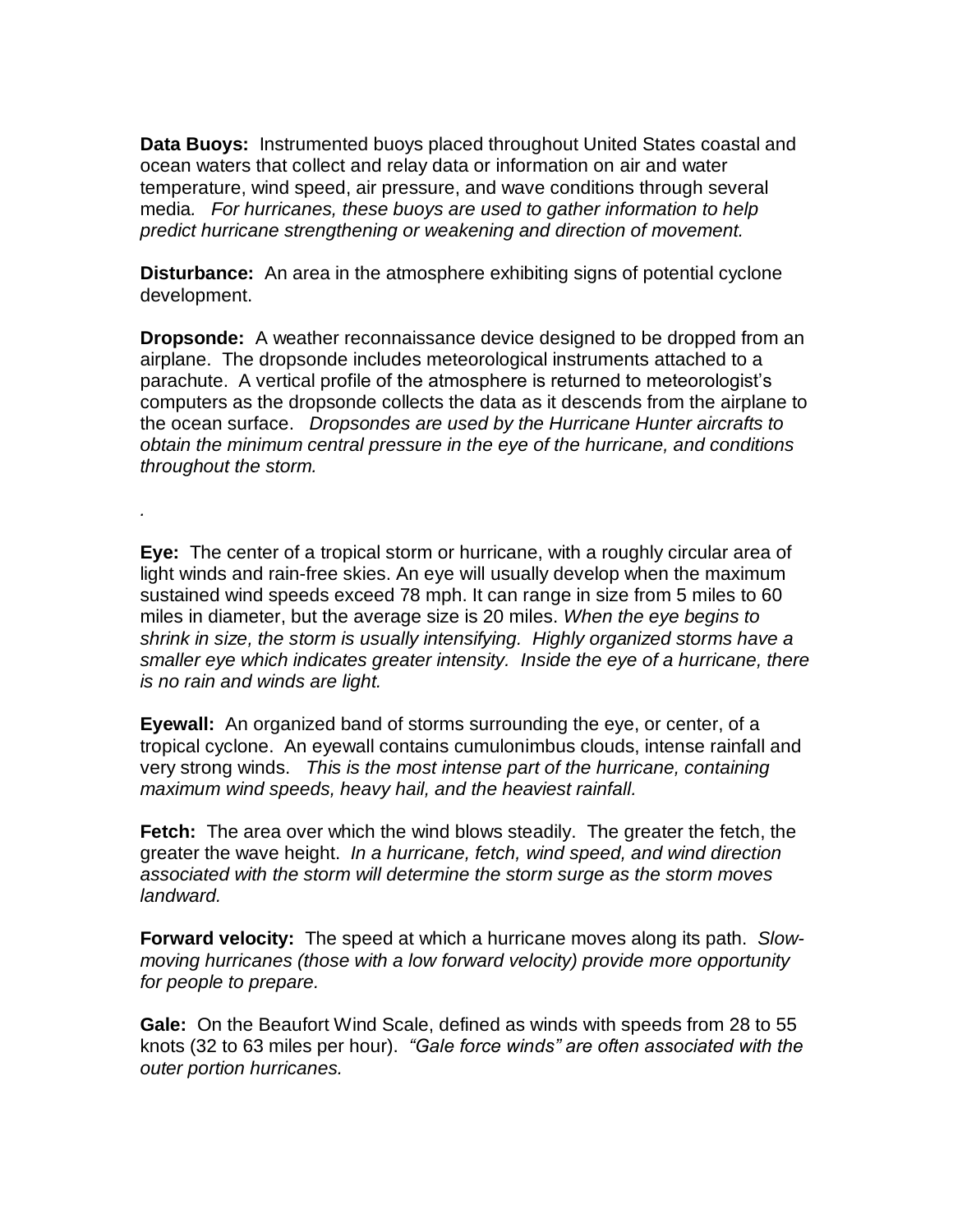**Gulf Stream:** The warm, swift, relatively narrow [ocean current](http://www.weather.com/glossary/c.html#current) that flows from south to north off the southeast Atlantic coast of the United States. *The warm waters of the Gulf Stream often feed hurricanes by providing warm water that might be patchy elsewhere.*

**Gust:** A sudden significant increase in or rapid fluctuations of [wind speed.](http://www.weather.com/glossary/w.html#wndspd) Peak wind speed must reach at least 16 knots (18 miles per hour); the duration is usually less than twenty seconds. *Hurricane gusts have speeds 10mph or greater faster than a hurricane's sustained wind speed.*

**Hurricane:** The name for a [tropical cyclone](http://www.weather.com/glossary/t.html#tropcyc) with sustained winds of 74 miles per hour (65 [knots\)](http://www.weather.com/glossary/k.html#knot) or greater in the North Atlantic Ocean, Caribbean Sea, Gulf of Mexico, and in the eastern North Pacific Ocean. *Tropical cyclones are known as [typhoons](http://www.weather.com/glossary/t.html#typhoon) in the western Pacific and [cyclones](http://www.weather.com/glossary/c.html#cyclone) in the Indian Ocean.* 

**Hurricane Warning :** A formal [advisory](http://www.weather.com/glossary/a.html#advisory) issued by forecasters at the [National](http://www.weather.com/glossary/n.html#nhc)  [Hurricane Center](http://www.weather.com/glossary/n.html#nhc) when they have determined that [hurricane](http://www.weather.com/glossary/h.html#hurricane) conditions are expected in a coastal area or group of islands within a 24 hour period. A [warning](http://www.weather.com/glossary/w.html#wrng) is used to inform the public and marine interests of the storm's location, intensity, and movement.

**Hurricane Watch:** A formal [advisory](http://www.weather.com/glossary/a.html#advisory) issued by forecasters at the [National](http://www.weather.com/glossary/n.html#nws)  [Hurricane Center](http://www.weather.com/glossary/n.html#nws) when they have determined that [hurricane](http://www.weather.com/glossary/h.html#hurricane) conditions are a potential threat to a coastal area or group of islands within a 24 to 36 hour period. A [watch](http://www.weather.com/glossary/w.html#watch) is used to inform the public and marine interests of the storm's location, intensity, and movement.

**Isobars:** A line drawn on a weather map connecting points of equal pressure. *Isobars take the shape of concentric circles around a hurricane or any "closed" low pressure system.* 

**Latent heat:** The energy released or absorbed during a change of state, for example, in changing from a liquid to a gas. *In a hurricane, latent heat comes from warm ocean water that is turned to steam providing energy to the storm. This is one ingredient needed to form & strengthen a hurricane.*

**Latitude:** The location north or south in reference to the [equator,](http://www.weather.com/glossary/e.html#equator) which is designated at 0 degrees. Lines of latitude on a map or globe are parallel lines that circle the globe both north and south of the equator. The [poles](http://www.weather.com/glossary/p.html#polar) are at 90 degrees North and South latitude.

**Low Latitudes:** [Latitudes](http://www.weather.com/glossary/l.html#lat) between 30 and 0 degrees North and South of the [equator.](http://www.weather.com/glossary/e.html#equator) Also referred to as the [tropical](http://www.weather.com/glossary/t.html#tropic) or torrid region. *Most hurricanes develop at low latitudes (where waters are warmest).*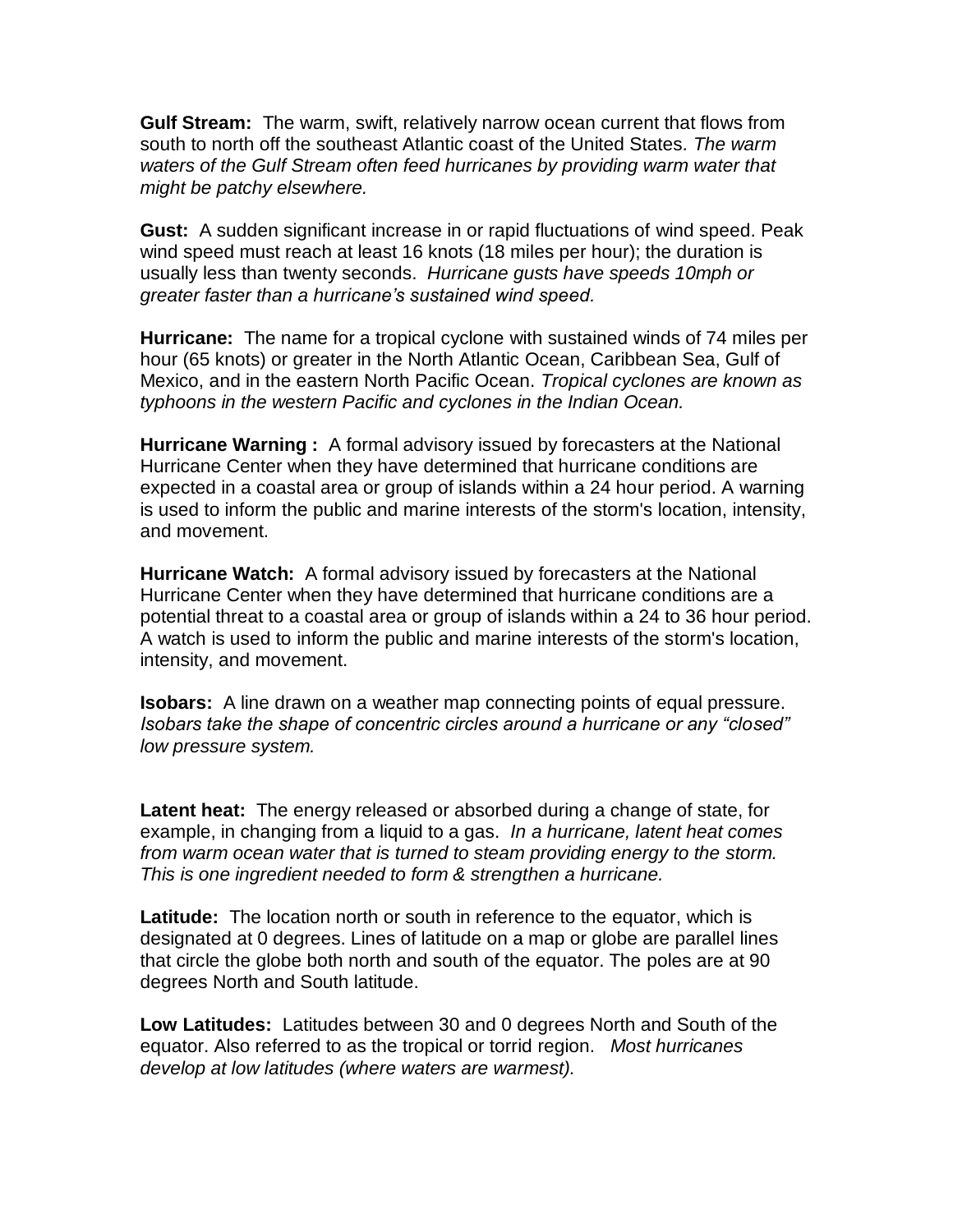**Low Pressure System:** An area of a relative [pressure](http://www.weather.com/glossary/p.html#pressure) minimum that has [converging](http://www.weather.com/glossary/c.html#converge) [winds](http://www.weather.com/glossary/w.html#wind) and rotates in the same direction as the earth. This is counterclockwise in the Northern Hemisphere and clockwise in the Southern Hemisphere. Also known as a [cyclone,](http://www.weather.com/glossary/c.html#cyclone) it is the opposite of an area of [high](http://www.weather.com/glossary/h.html#high)  [pressure](http://www.weather.com/glossary/h.html#high) (anticyclone).

**Maximum sustained winds:** This describes the hurricanes' steady winds. Unlike hurricane gusts, maximum sustained winds must last over twenty seconds continuously. *This determines the category of the hurricane on the Saffir-Simpson Scale.*

**Millibar (MB):** The standard unit of measurement for [atmospheric pressure](http://www.weather.com/glossary/a.html#atmo) used by the [National Weather Service.](http://www.weather.com/glossary/n.html#nws) One millibar is equivalent to 100 [newtons](http://www.weather.com/glossary/n.html#newton) per square meter or .029 inches of Mercury. [Standard surface pressure](http://www.weather.com/glossary/s.html#stdpres) is 1013.2 millibars.

**Saffir-Simpson Scale:** *This scale classifies hurricanes based on their intensity, and is used to predict how damaging the hurricane will be to property. Saffir-Simpson classifies hurricanes from a scale of 1 (minimal) to 5 (catastrophic.)* 

*This scale was developed in the early 1970s by Herbert Saffir, a consulting engineer in Coral Gables, Florida, and Dr. Robert Simpson, then Director of the National Hurricane Center. The scale is based primarily on wind speeds and includes estimates of barometric pressure and storm surge associated with each of the five categories.* 

| <b>Category</b>      | <b>Central</b><br><b>Pressure</b>                                                   | <b>Winds</b>                      | <b>Surge</b>                     |
|----------------------|-------------------------------------------------------------------------------------|-----------------------------------|----------------------------------|
| 1 -- Minimal         | Greater than 980 74 to 95 mph or 4 to 5 feet<br>mb or 28.94 in                      | $\parallel$ 64 to 83 kts          |                                  |
| 2 -- Moderate        | 965 to 979 mb or 96 to 110 mph<br>28.50 to 28.91 in or 65 to 96 kts                 |                                   | $\ 6 \text{ to } 8 \text{ feet}$ |
| 3 -- Extensive       | 945 to 964 mb or 1111 to 130 mph 9 to 12 feet<br>27.91 to 28.47 in or 97 to 113 kts |                                   |                                  |
| 4 -- Extreme         | 920 to 944 mb or 131 to 155 mph 13 to 18 feet<br>27.17 to 27.88 in lor 114 to 135   | kts                               |                                  |
| 5 --<br>Catastrophic | less than 920 mb greater than<br>or 27.17 in                                        | $\ 155$ mph or 135 18 feet<br>kts | $\parallel$ greater than         |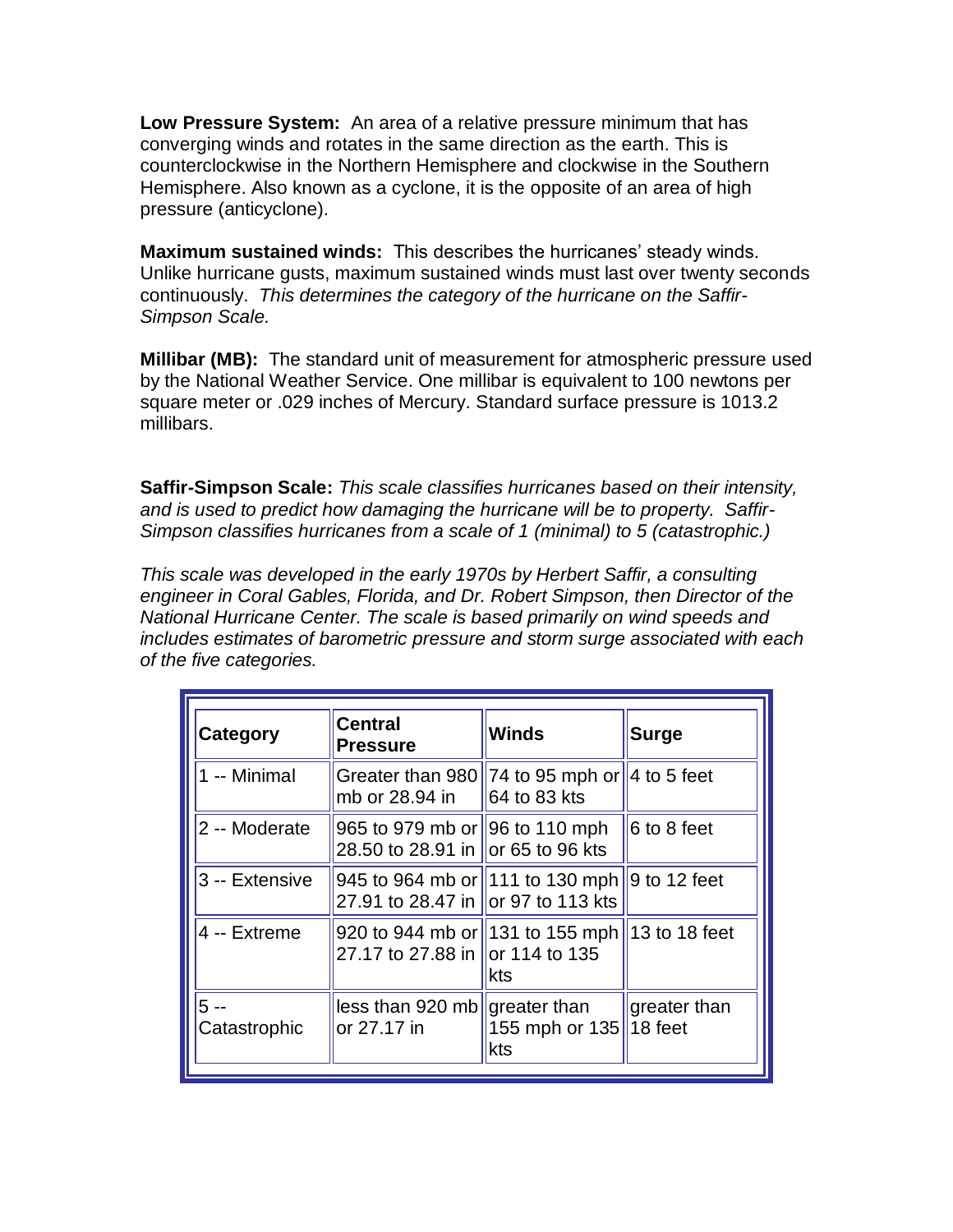**Storm surge:** The increase in [sea water](http://www.weather.com/glossary/s.html#seawtr) height from the level that would occur under calm conditions. It is estimated by subtracting the normal tide from the recorded water level of the storm. *Although the largest storm surges are associated with [hurricanes,](http://www.weather.com/glossary/h.html#hurricane) smaller [low pressure systems](http://www.weather.com/glossary/l.html#low) and winds associated with fronts can cause an increase in the [sea level](http://www.weather.com/glossary/s.html#sealvl) if wind and fetch are cooperating. It is estimated by subtracting the normal astronomic [tide](http://www.weather.com/glossary/t.html#tide) from the observed storm tide. Learn more about storm surge in this NOAA National Hurricane Center ["Introduction to Storm Surge"](http://beta.secoora.org/wp-content/uploads/2016/12/NOAA_NHC_surge_intro.pdf) education resource.*

**Subtropical:** The region between the [tropical](http://www.weather.com/glossary/t.html#tropic) and [temperate regions,](http://www.weather.com/glossary/t.html#temperate) an area between 35° and 40° North and South [latitudes](http://www.weather.com/glossary/l.html#lat). This is generally an area of [semi-permanent](http://www.weather.com/glossary/s.html#semi) [high pressure.](http://www.weather.com/glossary/h.html#high)

**Subtropical waters:** Also known as the semi-tropics, subtropical waters are in the region between the tropics (23.5 degrees north and south of the equator) and approximately 35 degrees latitude.

**Swell:** [Ocean](http://www.weather.com/glossary/o.html#ocean) waves that have traveled out of the area where they were generated. Swell characteristically exhibits a more regular and longer period and has flatter wave crests than [waves](http://www.weather.com/glossary/w.html#wave) within their [fetch.](http://www.weather.com/glossary/f.html#fetch) *The swell generated by hurricanes that are offshore can cause big waves at the coast and set up dangerous rip currents.* 

**Thunderstorm:** Produced by a [cumulonimbus](http://www.weather.com/glossary/c.html#cb) cloud, it is a microscale event of relatively short duration characterized by [thunder,](http://www.weather.com/glossary/t.html#thunder) [lightning,](http://www.weather.com/glossary/l.html#lightning) [gusty](http://www.weather.com/glossary/g.html#gust) surface winds, [turbulence,](http://www.weather.com/glossary/t.html#turbo) [precipitation](http://www.weather.com/glossary/p.html#precip) (including hail in larger systems), moderate to extreme [up](http://www.weather.com/glossary/u.html#updraft) and [downdrafts,](http://www.weather.com/glossary/d.html#downdft) and under the most [severe conditions,](http://www.weather.com/glossary/s.html#svr) [tornadoes.](http://www.weather.com/glossary/t.html#tornado)

**Tropical Cyclone:** A warm- core [low pressure system](http://www.weather.com/glossary/l.html#low) which develops over [tropical,](http://www.weather.com/glossary/t.html#tropic) and sometimes [subtropical,](http://www.weather.com/glossary/s.html#subtrop) waters and has an organized [circulation.](http://www.weather.com/glossary/c.html#circulate) Depending on sustained surface [winds,](http://www.weather.com/glossary/w.html#wind) the system is classified as a (1) [tropical](http://www.weather.com/glossary/t.html#tdisturb)  [disturbance,](http://www.weather.com/glossary/t.html#tdisturb) (2) a [tropical depression,](http://www.weather.com/glossary/t.html#td) (3) a [tropical storm,](http://www.weather.com/glossary/t.html#tstorm) or (4) a [hurricane](http://www.weather.com/glossary/h.html#hurricane) or [typhoon.](http://www.weather.com/glossary/t.html#typhoon)

**Tropical Depression:** A [tropical cyclone](http://www.weather.com/glossary/t.html#tropcyc) in which the [maximum](http://www.weather.com/glossary/m.html#max) sustained surface [winds](http://www.weather.com/glossary/w.html#wind) are 38 miles per hour (33 [knots\)](http://www.weather.com/glossary/k.html#knot) or less. Characteristically having one or more closed [isobars,](http://www.weather.com/glossary/i.html#isobar) it may form slowly from a [tropical disturbance](http://www.weather.com/glossary/t.html#tdisturb) or an [easterly wave](http://www.weather.com/glossary/e.html#eastwv) which has continued to organize. *This is two stages before hurricane.*